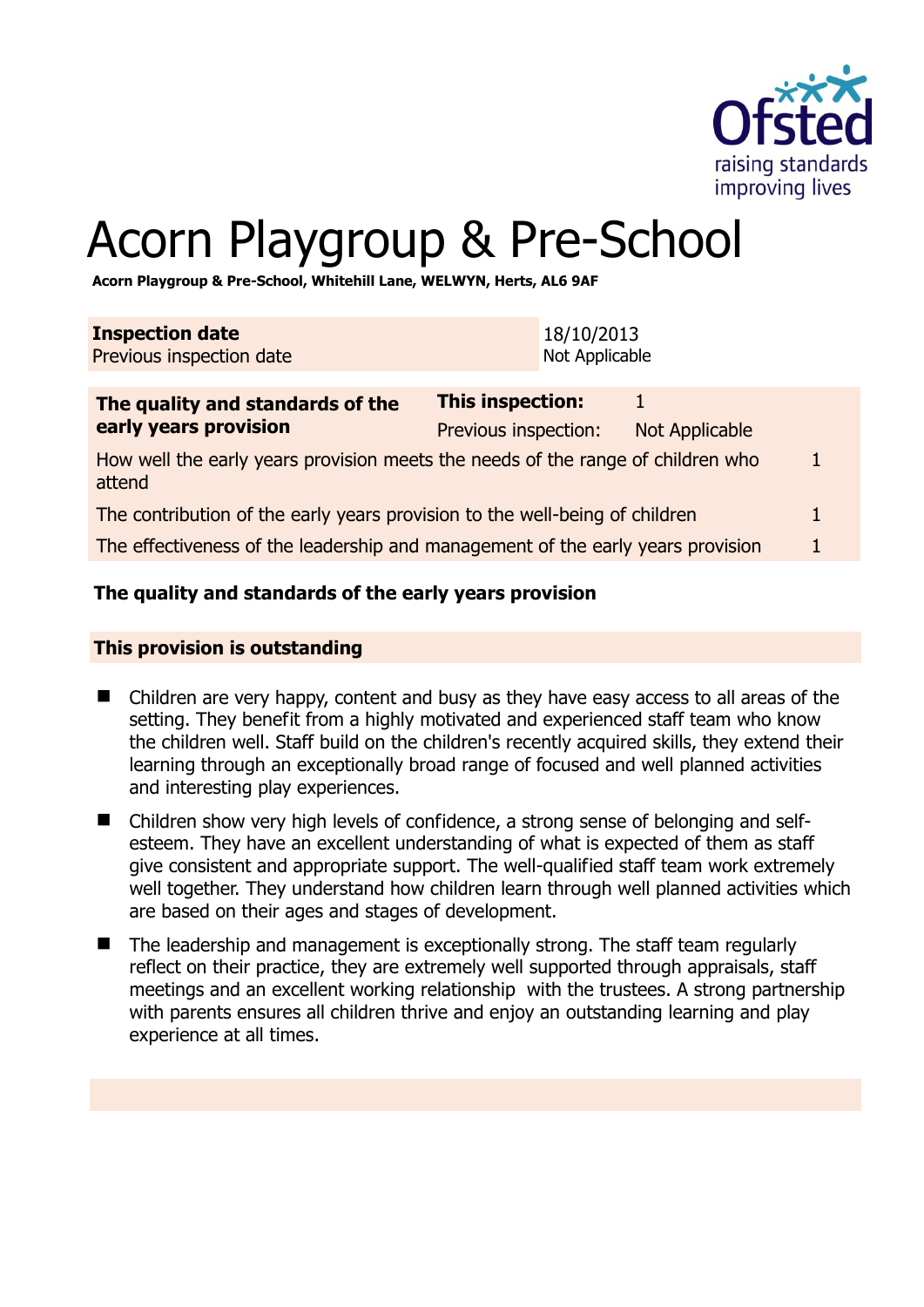# **Information about this inspection**

Inspections of registered early years provision are:

- $\blacksquare$  scheduled at least once in every inspection cycle the current cycle ends on 31 July 2016
- scheduled more frequently where Ofsted identifies a need to do so, for example where provision was previously judged inadequate
- **•** brought forward in the inspection cycle where Ofsted has received information that suggests the provision may not be meeting the legal requirements of the Early Years Foundation Stage or where assessment of the provision identifies a need for early inspection
- **•** prioritised where we have received information that the provision is not meeting the requirements of the Early Years Foundation Stage and which suggests children may not be safe
- scheduled at the completion of an investigation into failure to comply with the requirements of the Early Years Foundation Stage.

The provision is also registered on the compulsory part of the Childcare Register. This report includes a judgment about compliance with the requirements of that register.

# **Inspection activities**

- $\blacksquare$ The inspector observed children attending the morning and afternoon sessions and during the lunch club.
- $\blacksquare$ The inspector joined in some of the play within the play rooms, she watched children play outside.
- The inspector looked at a selection of documents for the welfare of the children and the management of the setting.
- The inspector spoke to parents and staff about the children's care, development and the daily routines.

#### **Inspector**

Tina Kelly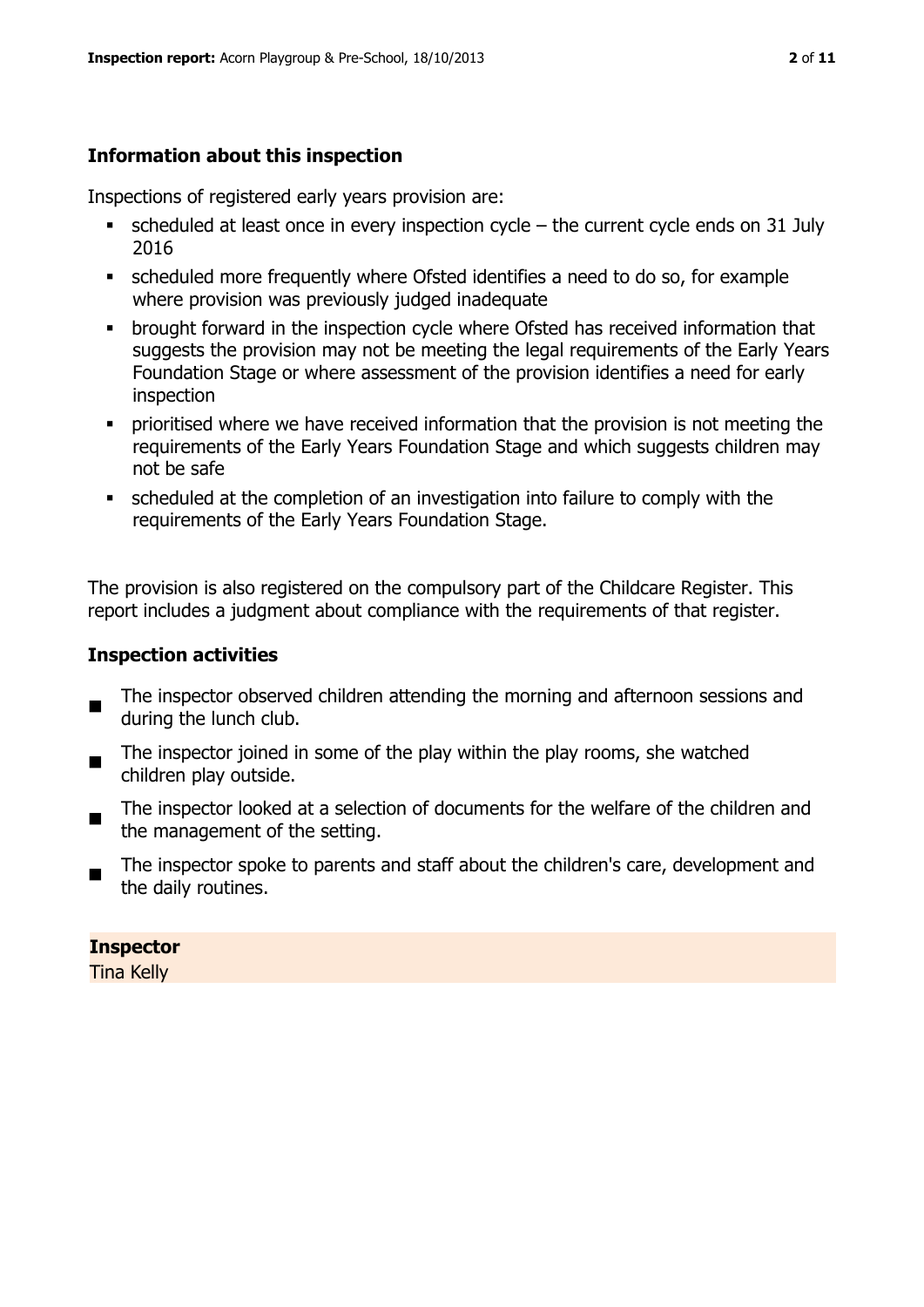#### **Full Report**

#### **Information about the setting**

Acorns Playgroup and Pre-School has been in operation in this area since 1994. It was reregistered in 2013 on the Early Years Register and the compulsory part of the Childcare Register at the current premises. It is a community group, run as a charity and managed by a board of trustees. Acorns Playgroup and Pre-School operates from a self-contained unit close to Welwyn village centre in Hertfordshire. Children have direct access to an enclosed outside play space. The setting serves the local area and is accessible to all children.

The setting opens Monday to Friday during term time from 9am until 4pm. They provide playgroup sessions for children aged from two years between 9am and 12 noon. The preschool sessions for older children runs from 1pm until 4pm. Children may attend all day or for a variety of sessions. A lunch club caters for children staying the full day.

The registered provider works as the day-to-day manager, she holds an early years foundation degree, the deputy also has an early years foundation degree. In addition, the setting employs four members of childcare staff who hold early years qualifications at level 3 in early years care and education.

The setting provides funded early education for two-, three- and four-year-old children. It supports children who speak English as an additional language. The setting is a member of the Pre-school Learning Alliance.

#### **What the setting needs to do to improve further**

#### **To further improve the quality of the early years provision the provider should:**

■ build on the opportunities for children to further develop their independence by becoming more involved in preparation and tidying away throughout the sessions.

#### **Inspection judgements**

#### **How well the early years provision meets the needs of the range of children who attend**

Children are happy and busy throughout the setting. They are supported by the wellqualified and experienced teachers who have an excellent understanding of how children learn through play. The open plan rooms are thoughtfully set out to provide easy access to a wide variety of excellent quality toys and resources. The setting provides a very interesting environment which promotes children's curiosity and interest. Planning shows an in depth, broad educational programme, which is used flexibly to provide a highly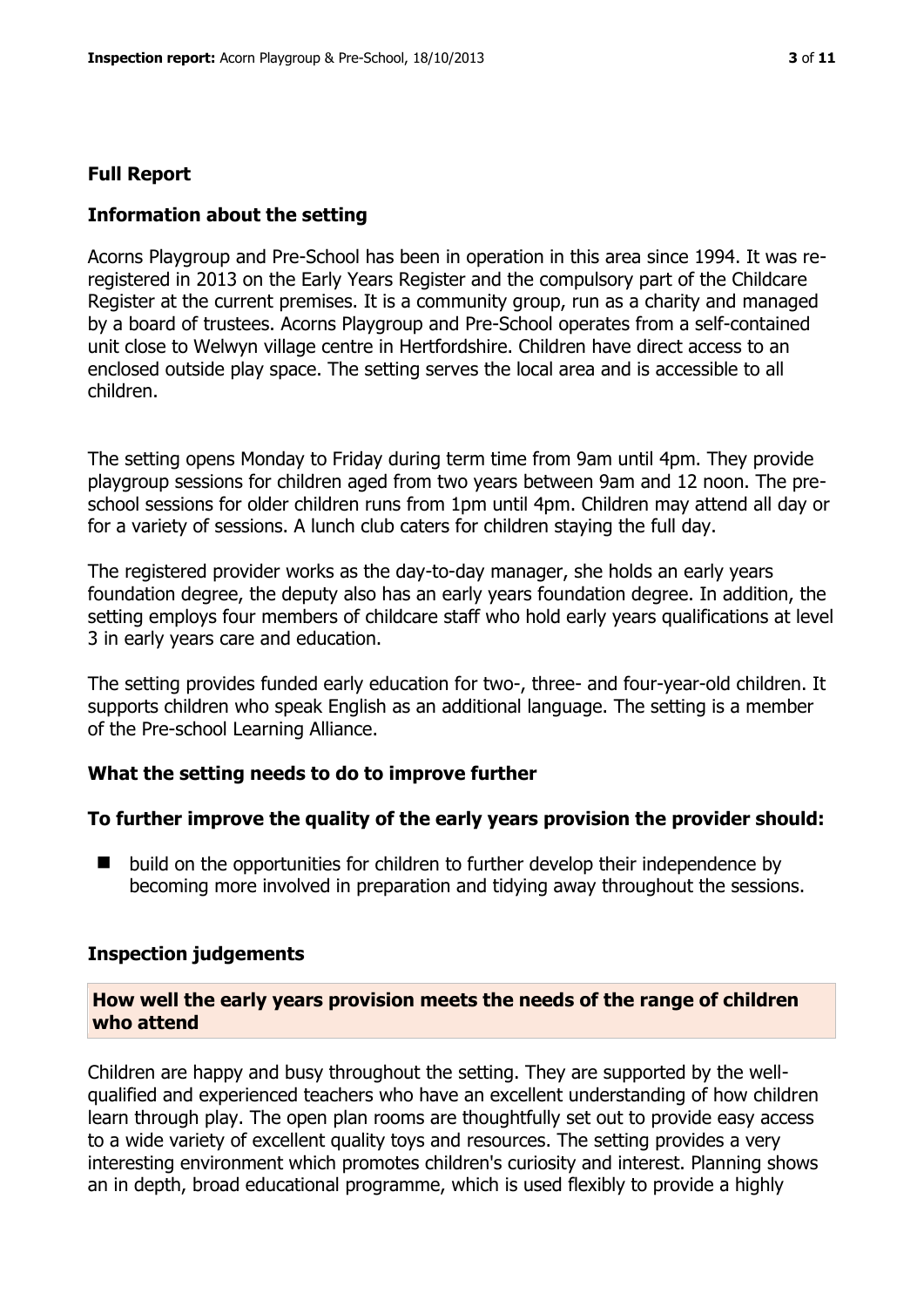challenging learning experience for all children. Children are supported well in practising their newly acquired skills, subsequently all children are keen and active learners. Well established links with parents ensure all children are supported extremely well at home. Parents share personal experiences with their key person. Detail about activities and special events at home are shared in children's learning journals. These show children benefit from the excellent working relationship the setting has with parents who support and extend their children's learning experiences at home.

The afternoon pre-school sessions are mainly for older children. Focused, adult-led activities are adapted for this key group of children. They are introduced to challenging games, which teaches them to think about numbers and letters. Teachers encourage children to explore, to try new things and take risks to succeed. When matching patterns and sizes teachers give children time to decide if they have the correct match, children learn by getting things wrong, they are then helped to try again. The morning playgroup sessions cater for younger children with the prime areas of learning the priority for the planning and assessments. The progress check at age two is well established. When the progresses check has been completed by other early years professionals, such as a childminder, the information is used in assessing the starting points and the next steps in the children's learning. Comprehensive and effective planning by each child's key person ensures all children; especially those who stay all day have their individual needs met to an exceptionally high level. High staff ratios ensure children of all ages have equal opportunities and access to the age-appropriate resources. Interesting areas for free play and appropriate planned activities extend and promote children's learning to an outstanding level.

Themes within the setting are based on simple topics. Planning is tailored to ensure children's individual likes and interests are taken into account. For example, the theme of opposites includes tall and small. Teachers talk to pre-school children in a small group set at a table to find out what they know; staff then extend their understanding with appropriate activities which promotes all areas of learning. The collage picture of a tall giraffe was prompted by discussion with children and the opposite is a small mouse. Children select paper and materials from the nearby storage. They are helped to decide on the shapes they need to cut out to form the basis of the giraffe. Children are beginning to use the safety scissors and they show great concentration as the teacher helps to manipulate the card for them to cut. All children can take part as scissors are provided for left-handed children to ensure they learn this important skill. Children are asked about the different textures and they talk about the bumpy card and the soft felt. They are free to add to the artwork, often adding their own ideas of extra legs to the giraffe and flowers all over the picture. Children are encouraged to talk about the art work with the teachers supporting new words, such as oval and oblong to describe the shape of the giraffe's round face and long legs.

Children's language is developing extremely well. Staff have a very good understanding of how to support children's developing skills as they have attended the 'Every Child a Talker' course. This promotes understanding of language development for young children and those with English as an additional language. Home languages are highly valued and parents share important words from home to help children feel secure as they take part in new experiences. Teachers use Makaton hand signs and pictorial signs to support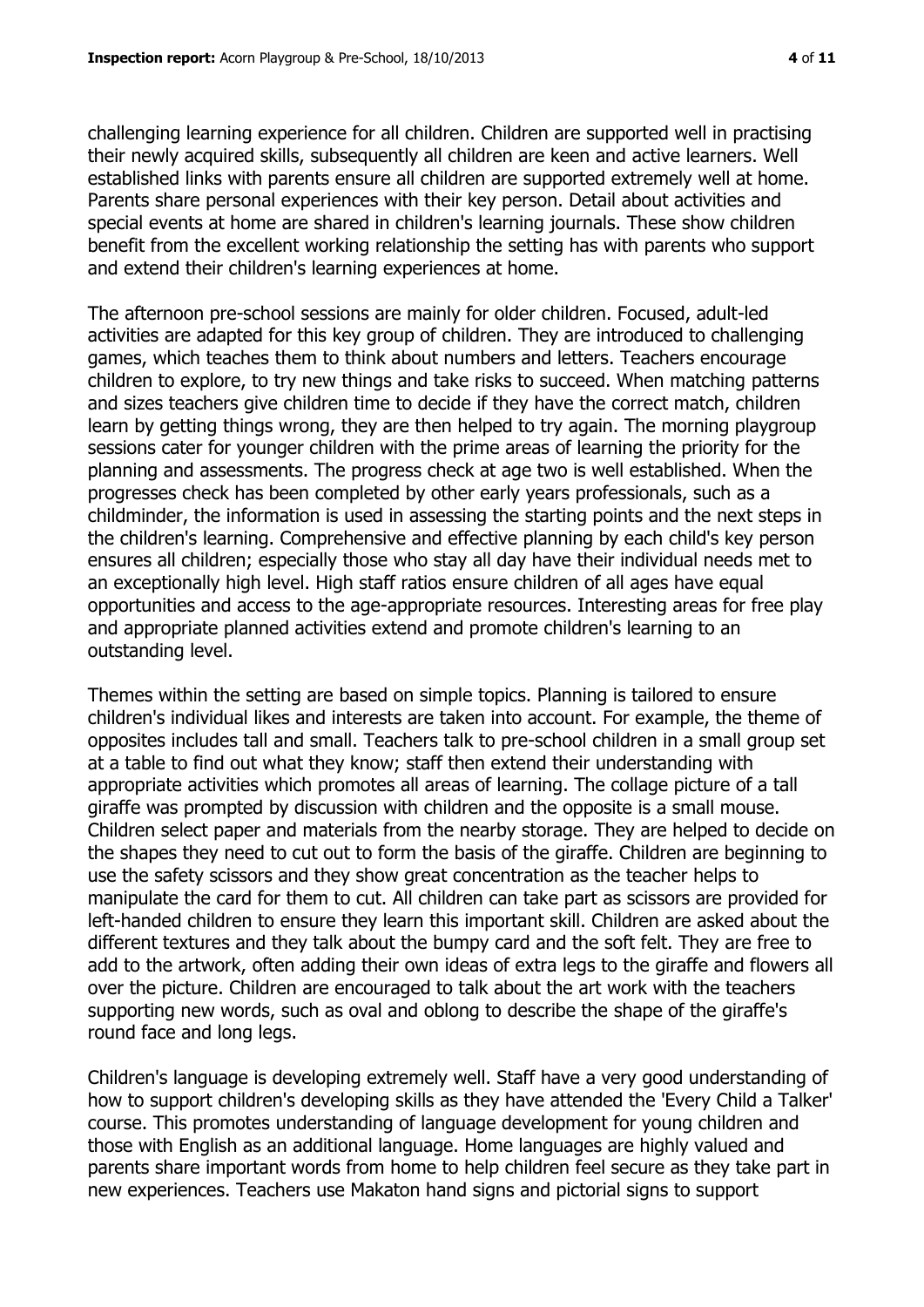children's understanding of the daily routines. Children are given opportunities to make decisions about what they want to do. Children are keen to share their play ideas with the teachers and the inspector. They are confident in asking questions they draw adults and other children into their play with ease.

Pre-school children are excited about the show and tell group session. They sit together on the carpet and wait as the teachers ask what special items they have to share with their friends. Sign language is used to support simple rules, such as reminding them to listen for their names that are called out for the register. Children enjoy being part of the group. They are beginning to take turns in answering open-ended questions from staff who extend and challenge children language. Children are keen to show their new shoes and socks and they use interesting words, such as sparkly and glittery to describe their socks. Teachers extend the discussion about popular children's characters on socks and other pieces of clothing. This supports the children's interests and encourages links and conversations about events at home.

The outside play space is exceptionally well laid out. The area is divided into three sections which are used to support different styles of learning. Children have easy access to the well-resourced area directly outside the classroom. This is set up with activities linked to the theme or topic. Children are encouraged by staff to bring toys from inside to extend their own play ideas, to use the additional resources and extra space. A large grassed sloped area provides space for children to explore and provides challenge for their developing physical skills. The area with a soft surface enables children to climb and use the slides in an appropriate area away from the other activities.

The setting has well established assessments that clearly show that all children are making outstanding progress in relation to their starting points. This detail shows children are learning all the important skills they need to move onto nursery or reception class with confidence.

# **The contribution of the early years provision to the well-being of children**

All children build strong bonds and attachments to their key person, members of staff and other children. Information gained from parents on the 'All about me' form as the children come into the setting forms the basis of individual care routines. Children behave well; they are cooperative and are learning to take turns and share with excellent support from teachers and through the well managed routines. They show a strong sense of independence which means they are keen to explore and learn new skills. Children are beginning to understand the simple rules, which are in place to teach them about their own and others safety. They are becoming aware how to manage risk when they take part in physical play outside and how their actions impact on other children playing nearby.

Children show great consideration and respond quickly to the clear and concise guidance from staff as they are helped to put on their coats and shoes when they are getting ready to play outside. They are given responsibilities as they are asked by teachers to help at tidy up time and children are keen and helpful they are beginning to take pride in their environment.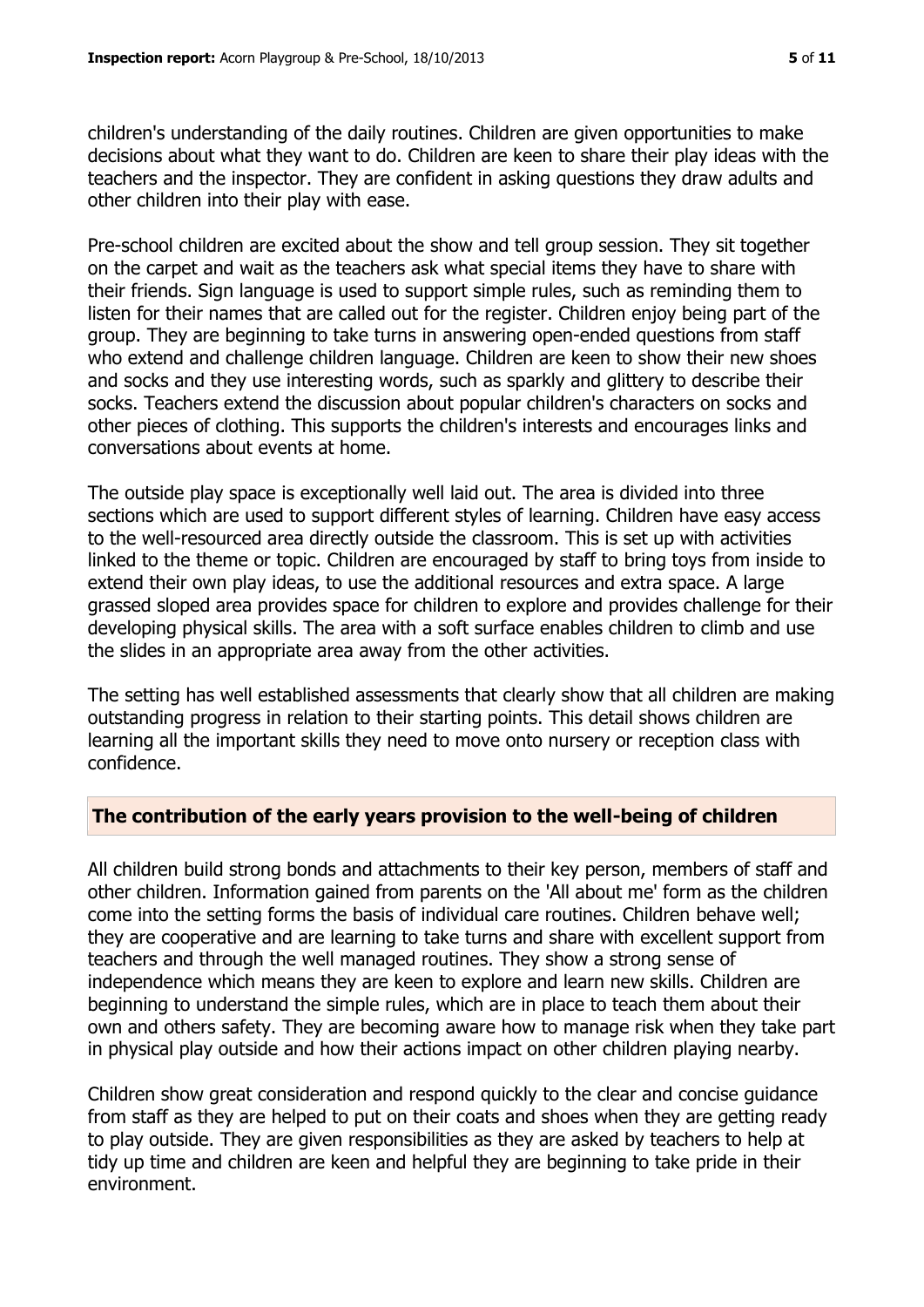Children learn about a healthy lifestyle through the snack and lunchtimes, which are managed extremely well. Teachers sit with children to support them in decision making and talking about the fruits and foods they like. Children's social skills and good manners are supported to a high level at this time. Pictures of foods, words from home languages and the use of Makaton signs to name fruit and ask children what they would like and if they would like to choose further promotes their personal and social skills to a very high level.

Children's confidence is promoted to a very good level. They are beginning to self-select activities and resources, at snack times they pour their own drinks. However, some aspects of their independence, such as, serving each other and taking responsibility for tidying away at the end of activities could be further promoted. The nursery has strong links with the local nurseries and schools and children are well prepared to move onto new settings. Children in the pre-school group are shown samples of uniforms, staff talk to them about new adventures and remember other children who have gone on to school, such as older brothers and sisters. Photographs and visits further help children to be able to move on with confidence and to settle well.

#### **The effectiveness of the leadership and management of the early years provision**

The leadership of the staff team is inspirational. The registered provider who works as the manager has excellent support from the trustees who take full responsibility for the overall running of the setting, safeguarding and complaints. Parents know who to talk to if they need advice or have concerns as the detail of the staff team and the trustees are on display in the foyer. Policies and procedures are regularly reviewed to ensure they are relevant and meet the needs of the families using the setting. Robust recruitment, appraisals, regular training opportunities and team meetings ensure all staff have an excellent understanding of the Statutory framework for the Early Years Foundation Stage.

The long established and well-qualified staff team have an extremely strong commitment to continually improving the opportunities for children in their care. The setting has excellent working links with the local children's centre to provide support for children and their families when needed. Staff attend cluster meetings for early years professionals, such as, other local pre-school and nurseries. They use this opportunity to share good practice and experiences to consistently promote and improve their own practice. The setting continually reflects and evaluates the service they offer to parents and the educational and learning opportunities for children. A very effective evaluation process is based on the Early Years Foundation Stage and the supporting documents for registered providers.

Safeguarding is of a very high priority within the setting. Staff are very knowledgeable; they update their knowledge of child protection through regular training. The setting has effective policies based on the Local Safeguarding Children Board code of practice. The manager is the designated person, but the trustees understand their responsibility for safeguarding issues.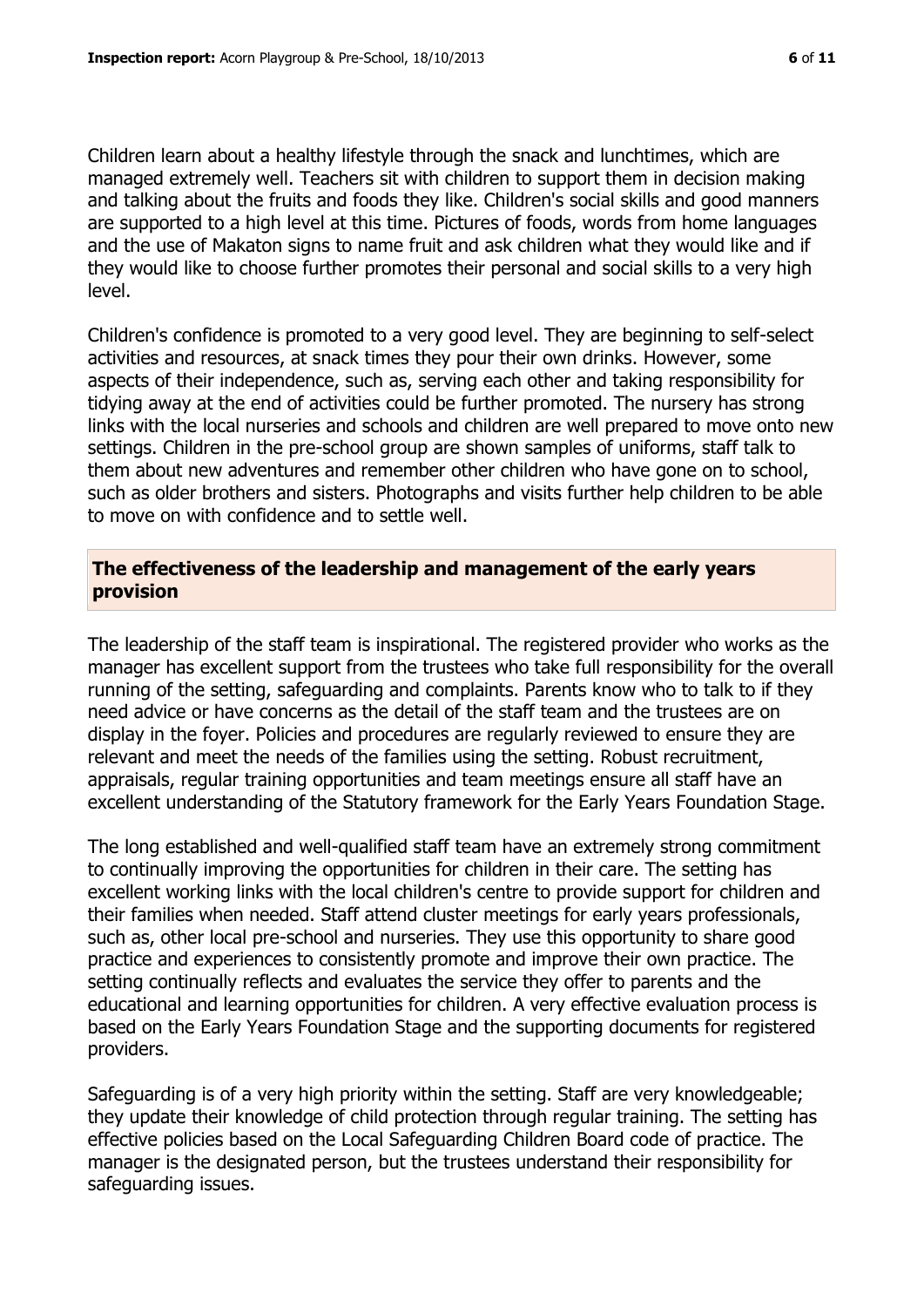The setting has very strong partnerships with parents, some over many years. Parents have been very supportive in the recent move to new premises. Working parties have helped with some of the groundwork and ongoing fund raising and social events are also well attended. Parents spoken to at the time of the inspection all expressed a very high regard for the staff and say they feel staff know their children really well. They are full of praise at the progress their children have made. Parents are kept well informed about local events and support groups with posters and leaflets within the pre-school room. They find out about current information on the setting by using the very comprehensive web page and social networking site. Parents' views are sought through a regular questionnaire, this information is available on the web site so all parents can see the action plans and improvements planned for the setting. Children's individual needs are quickly identified and exceptionally well met. Very effective partnerships between the key person, parents, external agencies and other early years providers support all children extremely well. This demonstrates the setting has high expectations of the learning and education they provide to all children.

# **The Childcare Register**

The requirements for the compulsory part of the Childcare Register are **Met**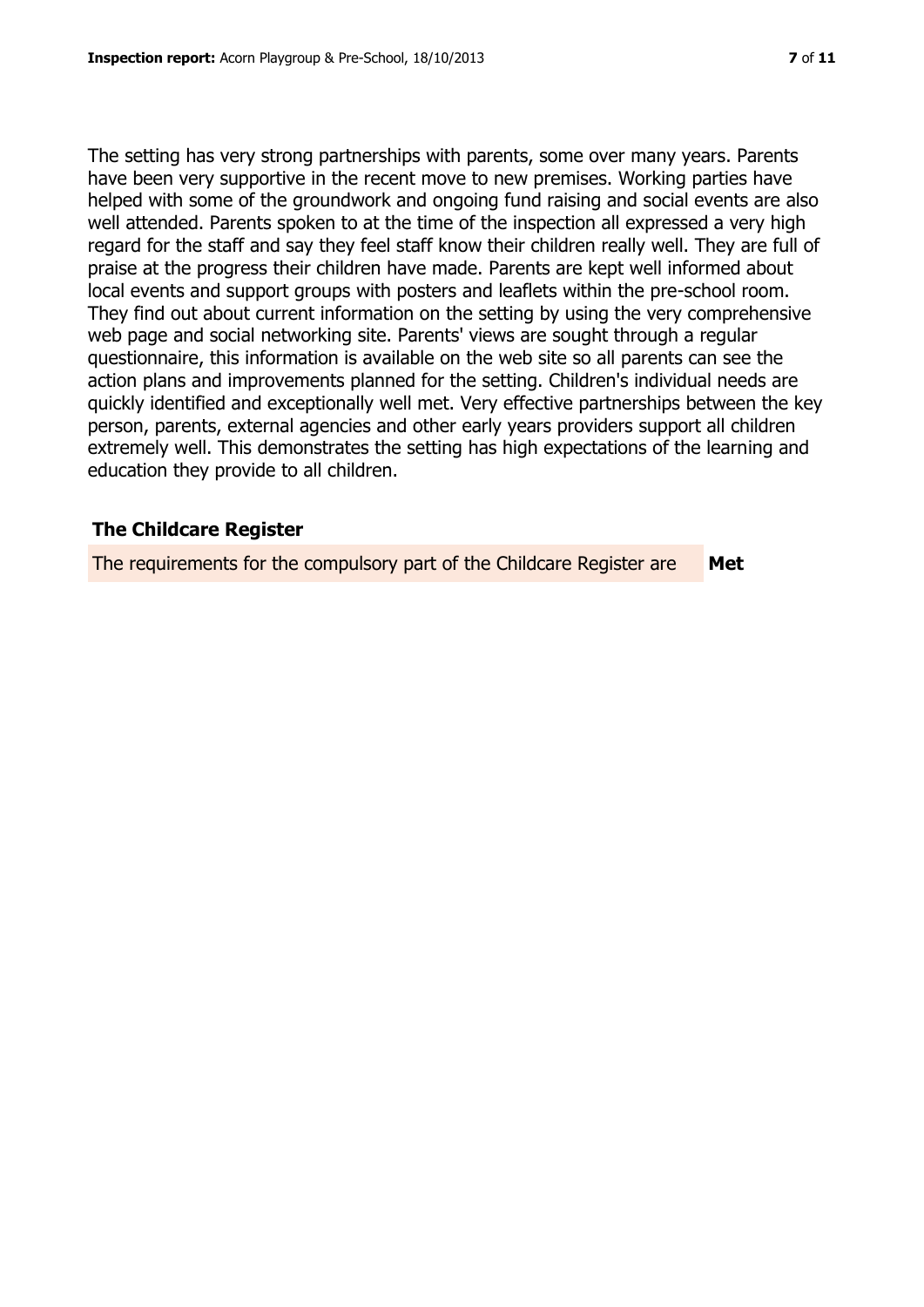# **What inspection judgements mean**

# **Registered early years provision**

| Grade   | <b>Judgement</b> | <b>Description</b>                                                                                                                                                                                                                                                                                                                                                                 |
|---------|------------------|------------------------------------------------------------------------------------------------------------------------------------------------------------------------------------------------------------------------------------------------------------------------------------------------------------------------------------------------------------------------------------|
| Grade 1 | Outstanding      | Outstanding provision is highly effective in meeting the needs<br>of all children exceptionally well. This ensures that children are<br>very well prepared for the next stage of their learning.                                                                                                                                                                                   |
| Grade 2 | Good             | Good provision is effective in delivering provision that meets<br>the needs of all children well. This ensures children are ready<br>for the next stage of their learning.                                                                                                                                                                                                         |
| Grade 3 | Satisfactory     | Satisfactory provision is performing less well than expectations<br>in one or more of the key areas. It requires improvement in<br>order to be good.                                                                                                                                                                                                                               |
| Grade 4 | Inadequate       | Provision that is inadequate requires significant improvement<br>and/or enforcement action. The provision is failing to give<br>children an acceptable standard of early years education and/or<br>is not meeting the safeguarding and welfare requirements of<br>the Early Years Foundation Stage. It will be inspected again<br>within 12 months of the date of this inspection. |
| Met     |                  | The provision has no children on roll. The inspection judgement<br>is that the provider continues to meet the requirements for<br>registration.                                                                                                                                                                                                                                    |
| Not met |                  | The provision has no children on roll. The inspection judgement<br>is that the provider does not meet the requirements for<br>registration.                                                                                                                                                                                                                                        |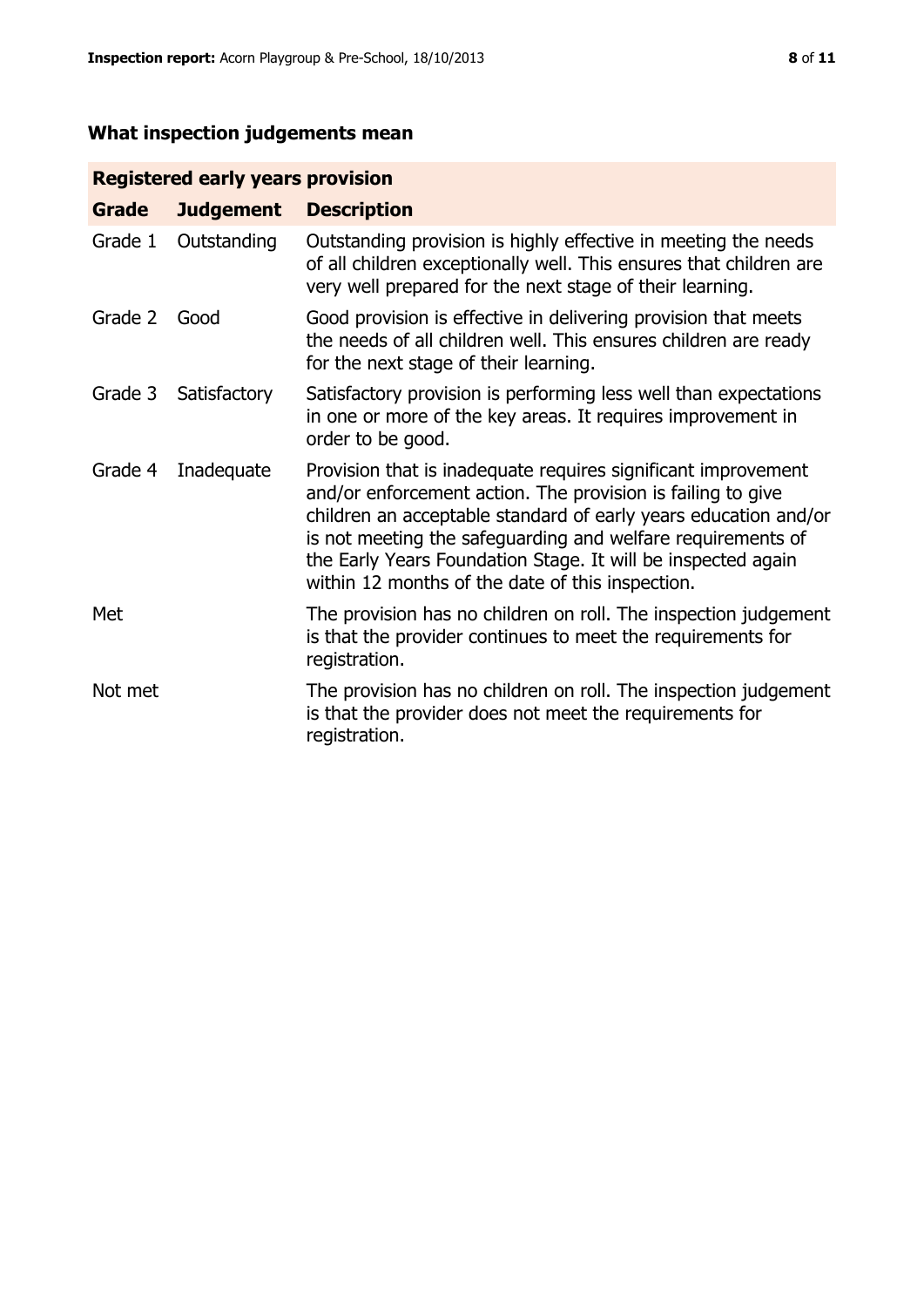#### **Inspection**

This inspection was carried out by Ofsted under sections 49 and 50 of the Childcare Act 2006 on the quality and standards of provision that is registered on the Early Years Register. The registered person must ensure that this provision complies with the statutory framework for children's learning, development and care, known as the Early Years Foundation Stage.

# **Setting details**

| Unique reference number       | EY458165                                  |
|-------------------------------|-------------------------------------------|
| <b>Local authority</b>        | <b>Hertfordshire</b>                      |
| <b>Inspection number</b>      | 913319                                    |
| <b>Type of provision</b>      |                                           |
| <b>Registration category</b>  | Childcare - Non-Domestic                  |
| <b>Age range of children</b>  | $0 - 8$                                   |
| <b>Total number of places</b> | 24                                        |
| Number of children on roll    | 30                                        |
| <b>Name of provider</b>       | Acorns Playgroup and Pre-school Committee |
| Date of previous inspection   | not applicable                            |
| <b>Telephone number</b>       | 01438 840 132                             |

Any complaints about the inspection or the report should be made following the procedures set out in the guidance *'Complaints procedure: raising concerns and making complaints* about Ofsted', which is available from Ofsted's website: www.ofsted.gov.uk. If you would like Ofsted to send you a copy of the guidance, please telephone 0300 123 4234, or email enquiries@ofsted.gov.uk.

# **Type of provision**

For the purposes of this inspection the following definitions apply:

Full-time provision is that which operates for more than three hours. These are usually known as nurseries, nursery schools and pre-schools and must deliver the Early Years Foundation Stage. They are registered on the Early Years Register and pay the higher fee for registration.

Sessional provision operates for more than two hours but does not exceed three hours in any one day. These are usually known as pre-schools, kindergartens or nursery schools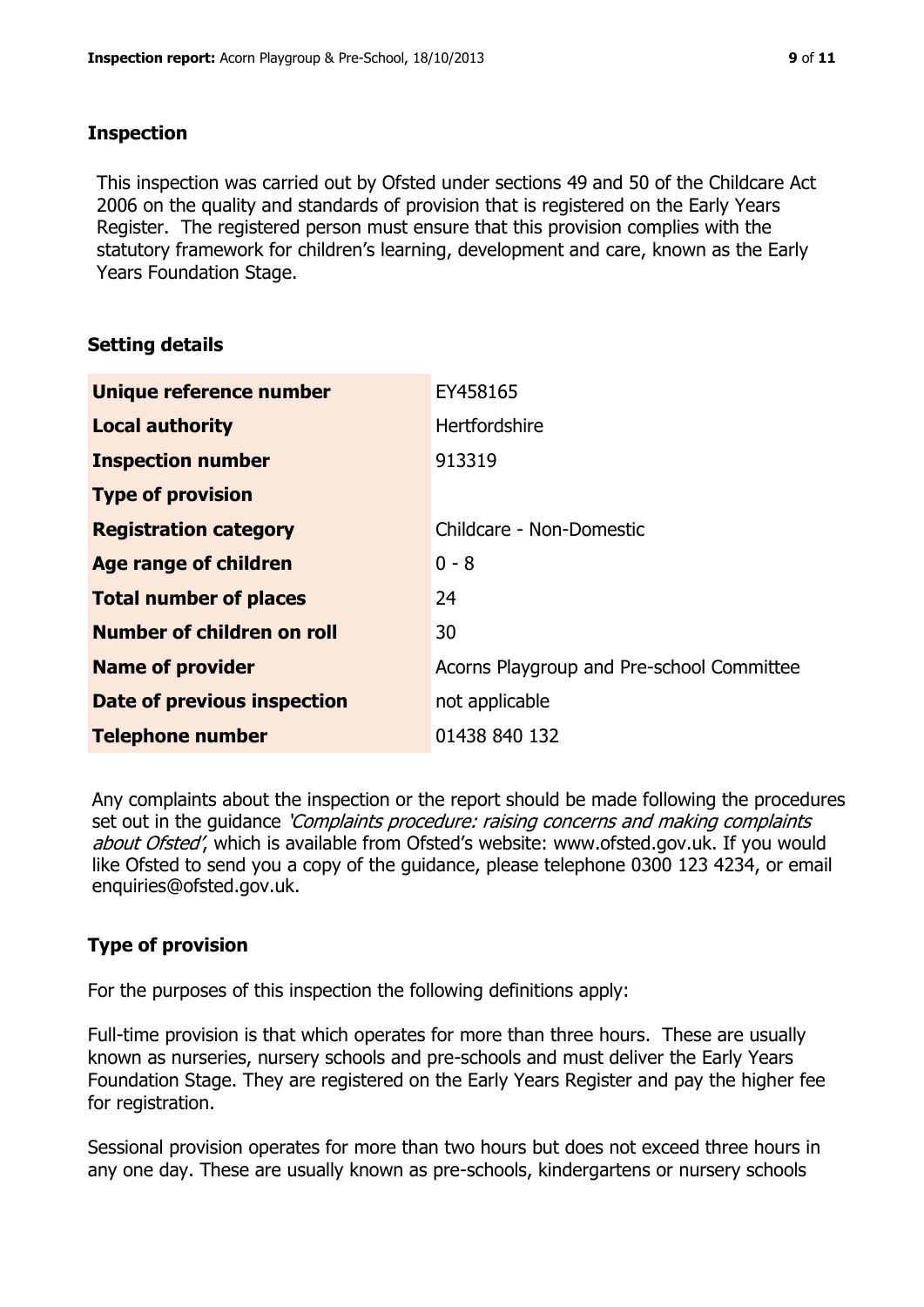and must deliver the Early Years Foundation Stage. They are registered on the Early Years Register and pay the lower fee for registration.

Childminders care for one or more children where individual children attend for a period of more than two hours in any one day. They operate from domestic premises, which are usually the childminder's own home. They are registered on the Early Years Register and must deliver the Early Years Foundation Stage.

Out of school provision may be sessional or full-time provision and is delivered before or after school and/or in the summer holidays. They are registered on the Early Years Register and must deliver the Early Years Foundation Stage. Where children receive their Early Years Foundation Stage in school these providers do not have to deliver the learning and development requirements in full but should complement the experiences children receive in school.